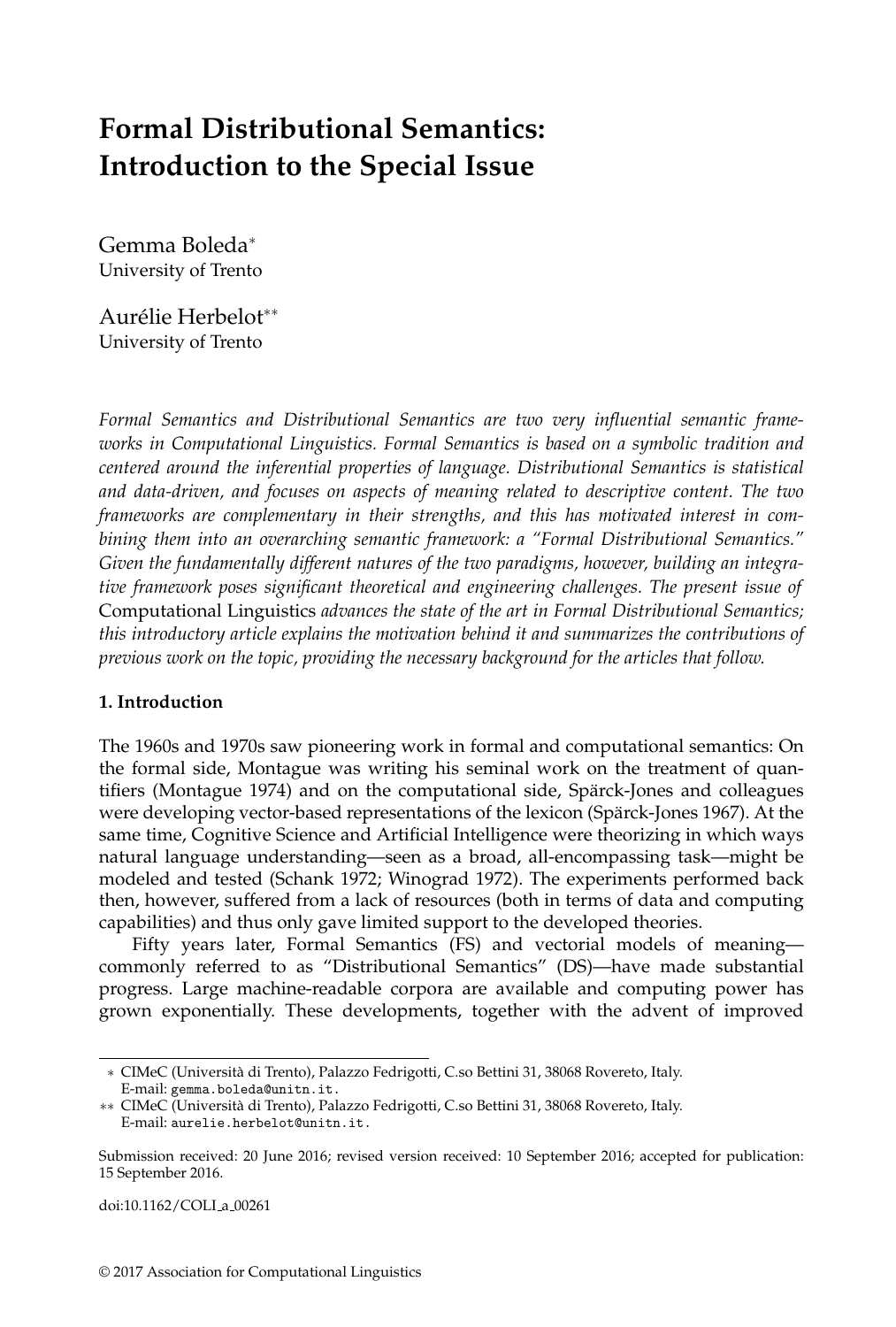machine learning techniques (LeCun, Bengio, and Hinton 2015), have brought back the idea that Computational Linguistics should work on general language understanding, that is, on theories and models that account both for language use as a whole, and for the associated conceptual apparatus (Collobert and Weston 2008; Mikolov, Joulin, and Baroni 2015; Goodman, Tenenbaum, and Gerstenberg 2015; Erk 2016).

This special issue looks at this goal from the point of view of developing a semantic framework that, ideally, would encompass a wide range of the phenomena we might subsume under the term "understanding." This framework, **Formal Distributional Semantics (FDS)**, takes up the challenge from a particular angle, which involves integrating Formal Semantics and Distributional Semantics in a theoretically and computationally sound fashion. To show why the integration is desirable, and, more generally speaking, what we mean by general understanding, let us consider the following discourse:

(1) The new postdoc doesn't work for Kim: she writes papers on semantics. And... uh... on those neural nets that have loops.

Processing the meaning of those sentences requires a number of complex linguistic abilities. Hearers must be able to retrieve the descriptive content of words such as *postdoc* or *write* (i.e., have knowledge of the properties of the involved individuals and events). They must also correctly process function words and structural markers, such as *the*, *and,* and bare singular/plural constructions to understand which entities are involved in the discourse: (a) a unique postdoc, (b) a person named Kim, (c) a (probably relatively small) number of entities that are papers, and (d) abstract concepts referred to generically (*semantics, neural nets*). They must carry out some form of composition over the constituents of each sentence, for example, shifting the meanings of *write* and *paper* towards 'authoring' and 'scientific article.' Finally, they must be prepared to perform a range of inferences, for instance: the new postdoc is knowledgeable about semantics and what is probably Recurrent Neural Networks; she cannot be working for Kim, who is a syntactician, but she perhaps works for Sandy, who does Machine Learning.

To this day, no single semantic framework has been proposed that would naturally cater to all of these phenomena. Instead, Formal and Distributional Semantics have focused on—and been extremely successful in—modeling particular aspects of meaning. Formal Semantics provides an account of the inferential properties of language and of compositionality based on the formalization of the relations between the distinct entities and events referred to in a linguistic expression (Montague 1974; Partee 2008). The various strands of FS also offer philosophically grounded theories of meaning. However, the framework struggles with descriptive content, despite the large amount of work done on lexical semantics and formal ontology (Dowty 1991; Pustejovsky 1995; Pinkal 1995; Guarino, Pribbenow, and Vieu 1996; Kennedy and McNally 2005; Roßdeutscher and Kamp 2010; Asher 2011, among others). This comes from the fact that, being focused on a particular type of logical entailment, FS naturally limits the type of phenomena that it covers, especially at the lexical level. This, in turn, affects its psychological plausibility. Distributional Semantics, on the other hand, has made good progress in modeling the descriptive content of linguistic expressions in a cognitively plausible way (Lund, Burgess, and Atchley 1995; Landauer and Dumais 1997), but faces serious difficulties with many of the phenomena that Formal Semantics excels at, such as quantification and logical inference.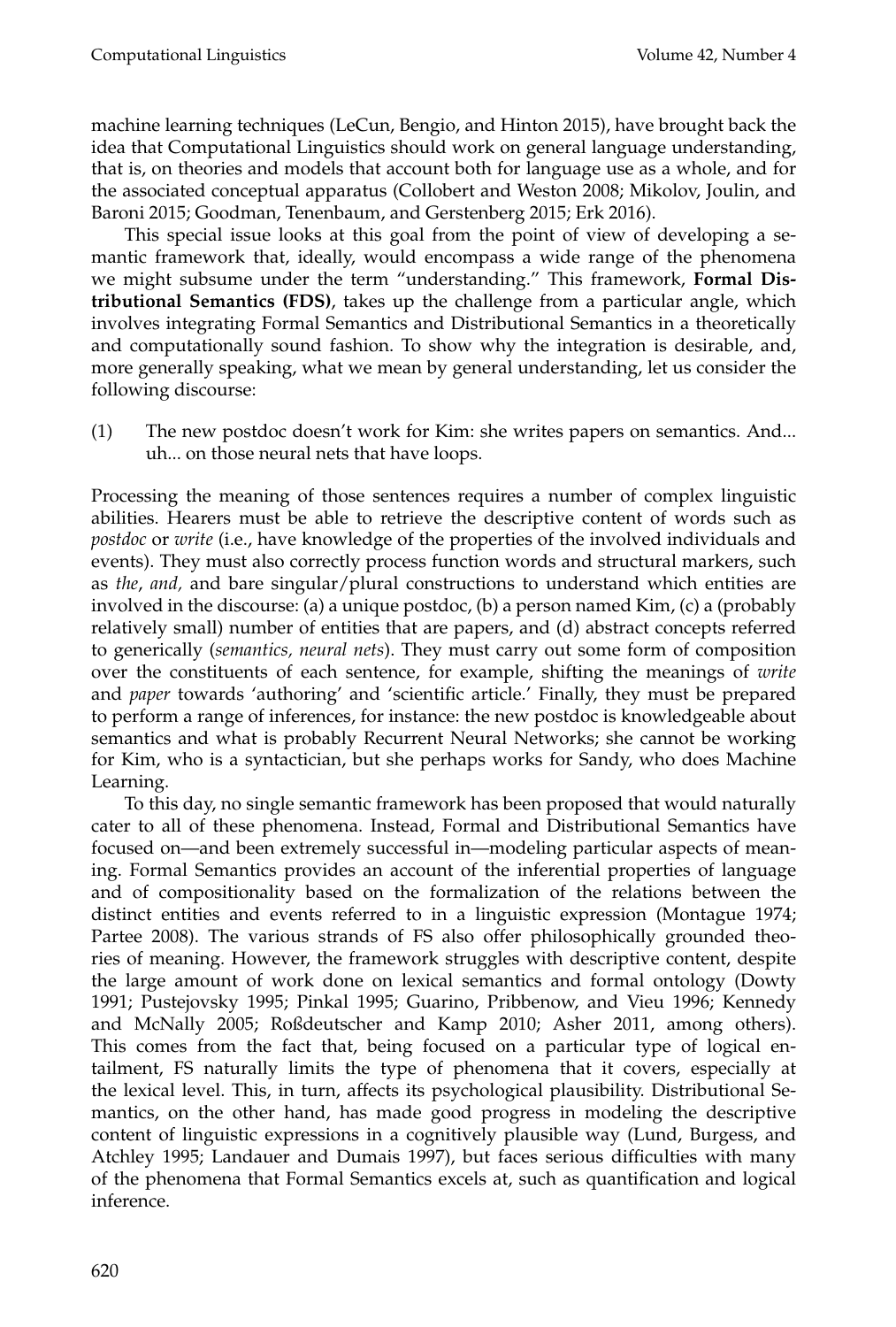Because of the complementary strengths of the two approaches, it has been suggested that much could be gained by developing an overarching framework (Coecke, Sadrzadeh, and Clark 2011; Beltagy et al. 2013; Erk 2013; Garrette, Erk, and Mooney 2014; Grefenstette 2013; Lewis and Steedman 2013; Baroni, Bernardi, and Zamparelli 2015). A Formal Distributional Semantics thus holds the promise of developing a more comprehensive model of meaning. However, given the fundamentally different natures of FS and DS, building an integrative framework poses theoretical and engineering challenges. This introductory article provides the necessary background to understand those challenges and to situate the articles that follow in the broader research context.

# **2. Formal Semantics**

Formal Semantics is a broad term that covers a range of approaches to the study of meaning, from model-theoretic (Montague 1974; Partee 2008) to proof-theoretic semantics (Gentzen 1935). Although a comprehensive overview of those different strands is beyond the scope of this introduction, we will present here the various formal concepts that have been discussed as being desirable in the FDS context.

Formal Semantics is so-called because it has adopted some of the tools standardly used to describe formal languages: Notably, Montague proposed a way to express semantic composition with respect to a model using intensional logic (Montague 1974). Relying on a well-honed logical apparatus, FS has developed prominent models of many linguistic phenomena, from quantification to modality (see Dowty, Wall, and Peters 1981 and Cann 1993 for overviews). It caters to ontological matters (what there is in the world), reference to entities (how we talk *about* things), meaning at the higher constituent level (composition), interpretation at the sentential level (e.g., by giving propositions a truth value), and—crucially—sophisticated accounts of the logical inferences that can be drawn from a particular sentence.

One intuitive way to describe the world in a logic is via a **model**, usually provided in terms of sets (Dowty, Wall, and Peters 1981). For instance, a world with three postdocs will contain a set of three entities sharing the property of being a postdoc. This set may be a subset of the larger set of humans. Generally, models are provided for miniworlds corresponding to a particular situation or "state-of-affairs," as it would clearly be impractical to describe the world in its entirety, even with a limited vocabulary.

With a model at our disposal, we must explain how words come to relate to its elements. The two notions of **extension** and **intension** are key to this explanation. The **extension**, or denotation, of a linguistic expression are the entities it refers to in the model. For instance, the extension of *postdoc* is the set of all postdocs in the model under consideration. This simple correspondence is complicated by the fact that there is not a straightforward one-to-one relation between words of a language and sets of a model. Some expressions may refer to the same entity but have different semantic content. For instance, although *the new postdoc* and *the author of the neural net paper* may refer to the same entity in a particular universe of discourse, they encapsulate different properties (Frege 1892). Further, knowledge of the properties of a named entity does not imply knowledge of its extension, and vice versa (Jones 1911): It is possible to know that someone wrote a particular paper about neural networks and not be able to recognize them at a conference. The logical notion of **intension** contributes to solving this issue by providing a function mapping possible worlds to extensions. The availability of such a function allows us to posit worlds where two linguistic expressions have the same extension, and others where they do not, clearly separating extensions from linguistic expressions.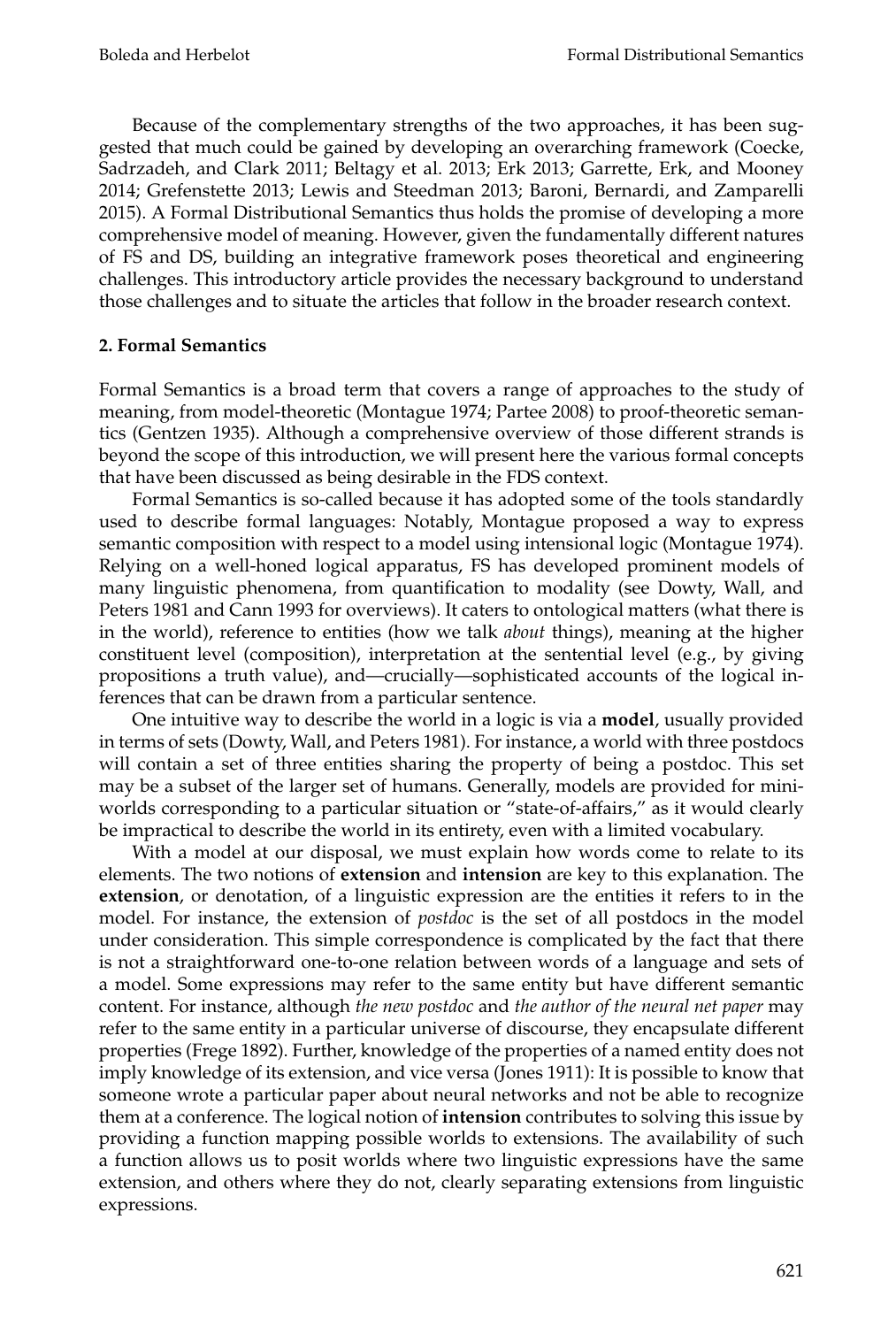Beyond providing reference, natural languages are **compositional**. The meaning of a complex expression is derivable from the meaning of its parts in a systematic and productive way. A compositional formal semantics framework provides semantic representations of linguistic expressions in a logic, and rules for combining them. So for any expression, it is possible to identify a number of potentially distinct individuals (or sets thereof), and the relationships between them. For instance, the sentence *The new postdoc has written several articles* can be transformed (simplifying somewhat) into the following logical form:

# (2)  $\exists x, y$ [new(postdoc(x)) ∧ article<sup>\*</sup>(y) ∧ write(x, y)]

showing that for this state of affairs, the extension of the relevant subsets of postdocs and articles (*x* and *y*; the <sup>∗</sup> sign is used to indicate a plurality) are linked through a writing relation.

A complete account of compositionality relies heavily on being able to interpret function words in the sentence. FS gives a sophisticated formalization of quantifiers (∃ in our example) that lets us select subsets of entities and assign them properties: For example, *some* entities in the set of articles, denoted by the variable *y*, are written by *x*. FS, in virtue of having access to a detailed model of a world, has generally been very successful in formalizing the meaning of logical operators, particularly quantifiers (including matters of plurality and genericity), negation, modals, and their application to entities and events.

Beyond its descriptive power, FS also has tools to *interpret* the meaning of words and sentences with respect to a particular world. In truth-theoretic semantics, the meaning of a sentence is a function from possible worlds to **truth values**. Obtaining the truth value of a proposition with respect to a given world relies on the notion of *satisfaction* (a predicate can be truthfully applied to a term if the corresponding property in a world applies to the referent of the term): In Tarski's words, the proposition *snow is white* is true if snow is white (Tarski 1944). In contrast to truth-theoretic approaches, probabilistic logic approaches assume that a speaker assigns a probability distribution to a set of possible worlds (Nilsson 1994; Pinkal 1995; van Benthem, Gerbrandy, and Kooi 2009; van Eijck and Lappin 2012).

Being able to give an interpretation to a sentence with respect to either truth or speaker belief is an essential part of explaining the *implicit* aspects of meaning, in particular **inference**. Consider the following example. If the set of postdocs is in the set of human beings, then the sentence *a postdoc is writing*, if true, will entail the truth of the sentence *a human is writing*. Speakers of a language routinely infer many facts from the explicit information that is given to them: This ability is in fact crucial to achieving communication efficiency. By logically relating parts of language to parts of a model, model theory ensures that inference is properly subsumed by the theory: If the set of postdocs is fully included in the set of humans, it follows from the definition of extension that we can refer to a set of postdocs as "humans." In practice, though, inference in model-theoretic semantics is intractable, as it often relies on a full search over the model. This is where proof theory helps, by providing classes of inference that are algorithmically decidable. For instance, whereas it is necessary to search through an entire model to find out what it knows about the concept *postdoc*, proof theory has this information readily stored in, for instance, a type (e.g., a postdoc may be cast as an individual entity which is a human, holds a doctorate, etc.). This decomposition of content words into formal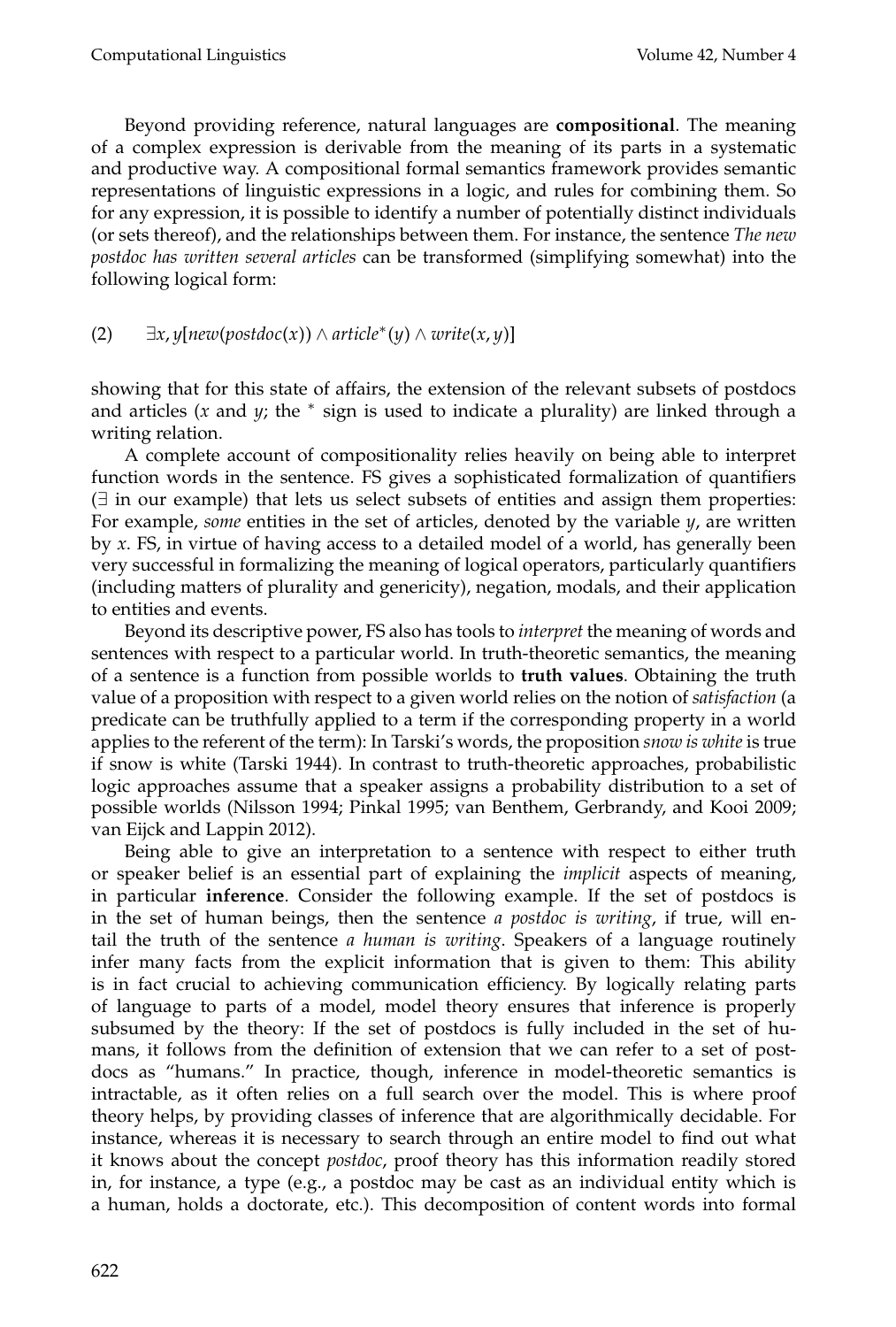type representations allows for a range of functions to be directly applied to those types.

However, formal approaches fail to represent content words in all their richness (and by extension, the kind of inferences that can be made over lexical information). A formal ontology may tell us that the set of postdocs is fully included in the set of humans (model theory), or that the type *postdoc* encapsulates a logical relation to the type *human* in its definition (proof theory), but this falls short of giving us a full representation of the concept. For instance, imagine formalizing, in such a system, the distinction between near-synonyms such as *man/gentleman/chap/lad/guy/dude/bloke* (Edmonds and Hirst 2002; Boleda and Erk 2015). Although all these words refer to male humans, they are clearly not equivalent: For instance, *man* is a general, "neutral" word whereas *chap*, *lad*, and others have an informal connotation as well as links to particular varieties of English (e.g., British vs. American). This is not the type of information that can naturally be represented in either a model- or proof-theoretic structure.

But a more fundamental problem is that, by being a logical system geared towards explaining a particular type of inference, FS naturally limits what it encodes of human linguistic experience. For instance, analogical reasoning is outside of its remit, despite it being a core feature of the human predictive apparatus. Knowing a complex attribute of *postdoc* (e.g., that a postdoc is more likely to answer an e-mail at midnight on a Sunday than 8 am on a Monday) can warrant the belief that third-year Ph.D. students work on Sunday evenings. This belief does not derive from a strict operation over truth values, but is still a reasonable abductive inference to make.

In relation to this issue, it should also be clear that, at least in its simplest incarnation, model theory lacks cognitive plausibility: It is doubtful that speakers hold a detailed, permanent model of the world "in their head." It is similarly doubtful that they all hold the *same* model of the world (see Labov [1978] on how two individuals might disagree on the extension of *cup* vs. *mug*; or Herbelot and Vecchi [2016] on quantificational disagreements). Still, people are able to talk to each other about a wide variety of topics, including some which they are not fully familiar with. In order to explain this, we must account for the way humans deal with partial or vague knowledge, inconsistencies, and uncertainties, and for the way that, in the first place, they acquire their semantic knowledge. Although some progress has been done on the formalization side—for instance, with tools such as supervaluation (Fine 1975), update semantics (Veltman 1996), and probabilistic models (Nilsson 1994)—much work remains to be done.

# **3. Distributional Semantics**

Distributional Semantics (Turney and Pantel 2010; Clark 2012; Erk 2012) has a radically different view of language, based on the hypothesis that the meaning of a linguistic expression can be induced from the **contexts** in which it is used (Harris 1954; Firth 1957), because related expressions, such as *postdoc* and *student*, are used in similar contexts (*a poor* , *the struggled through the deadline*). In contrast with Formal Semantics, this provides an operational learning procedure for semantic representations that has been profitably used in computational semantics, and more broadly in Artificial Intelligence (Mikolov, Yih, and Zweig 2013, for instance) and Cognitive Science (Lund, Burgess, and Atchley 1995; Landauer and Dumais 1997, and subsequent work). The two key points that underlie the success of Distributional Semantics are (1) the fact that DS is able to acquire semantic representations directly from natural language data, and (2) the fact that those representations suit the properties of lexical or conceptual aspects of meaning,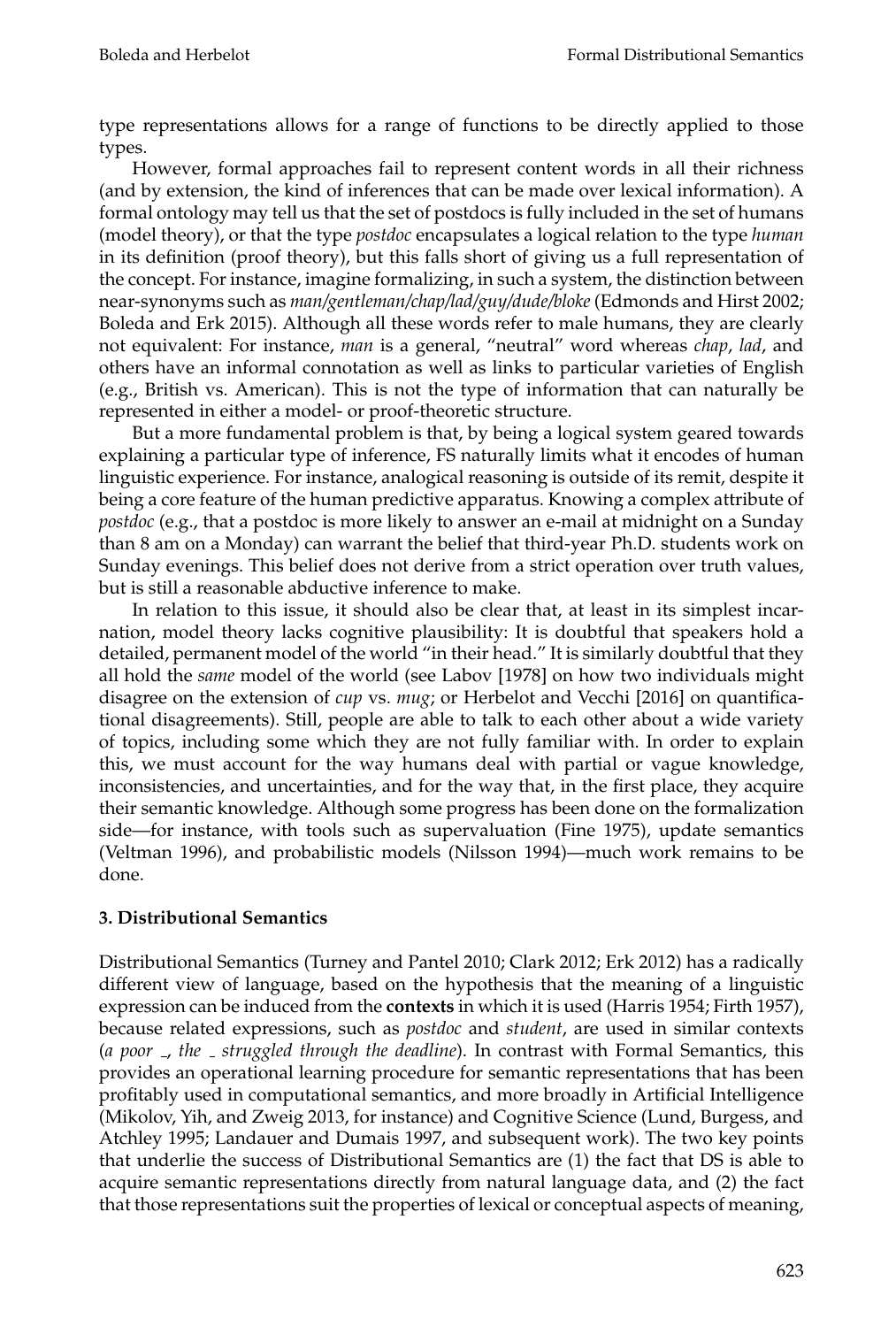thus accounting well for descriptive content both at the word level and in composition (as we will see next). Both aspects strengthen its cognitive plausibility.

In Distributional Semantics, the meaning representation for a given linguistic expression is a function of the contexts in which it occurs. Context can be defined in various ways; the most usual one is the linguistic environment in which a word appears (typically, simply the words surrounding the target word, but some approaches use more sophisticated linguistic representations encoding, e.g., syntactic relations; Pado´ and Lapata [2007]). Figure 1(a) shows an example. Recently, researchers have started exploring other modalities, using, for instance, visual and auditory information extracted from images and sound files (Feng and Lapata 2010; Bruni et al. 2012; Roller and Schulte Im Walde 2013; Kiela and Clark 2015; Lopopolo and van Miltenburg 2015).

Distributional representations are vectors (Figure 1(c)) or more complex algebraic objects such as matrices and tensors, where numerical values are abstractions on the contexts of use obtained from large amounts of natural language data (large corpora, image data sets, and so forth). The figure only shows values for two dimensions, but standard distributional representations range from a few dozen to hundreds of thousands of dimensions (cf. the dots in the figure). The semantic information is **distributed** across all the dimensions of the vector, and it is encoded in the form of **continuous** values, which allows for very rich and nuanced information to be expressed (Landauer and Dumais 1997; Baroni and Lenci 2010).

One of the key strengths of Distributional Semantics is its use of well-defined algebraic techniques to manipulate semantic representations, which yield useful information about the semantics of the involved expressions. For instance, the collection of words in a lexicon forms a vector space or *semantic space*, in which semantic relations can be modeled as geometric relations: In a typical semantic space, *postdoc* is near *student*, and far from less related words such as *wealth*, as visualized in Figure 2. The words (represented with two dimensions *dim1* and *dim2*; see Figure 2, left) can be plotted as vectors from the origin to their coordinates in the dimensions (Figure 2, right). The visually clear vector relationships can be quantified with standard measures such as cosine similarity, which ranges (for positive-valued vectors) between 0 and 1: The cosine similarity between *postdoc* and *student* in our example is 0.99, and that of *postdoc* and *wealth* is 0.37. The same techniques used for two dimensions work for any number of dimensions, and thus we can interpret a cosine of 0.99 for two 300-dimensional vectors as signalling that the vectors have very similar values along almost all the dimensions. Also note that distributional representations are naturally **graded**: Two vectors can be more or less similar, or similar in certain dimensions but not others. This

```
The postdoc shook her head.
Any grad student or postdoc he'd have would be a
clonal copy of himself.
That tattoo is actually a custom-made cartoon gen-
erated by the postdoc who led this work.
During that postdoc, I didn't publish anything.
                                                    \Rightarrow 0.43679 1.93841 \dots(a) (b) (c)
```
#### **Figure 1**

Distributional Semantics: The linguistic contexts in which an expression appears, for example, the words in the *postdoc* sentences in (a), are mapped to an algebraic representation (see the vector in (c)) through a function, represented by the arrow in (b). The resulting representations (in the example, the vector for *postdoc*) are thus abstractions over contexts of use. Examples adapted from the COCA corpus.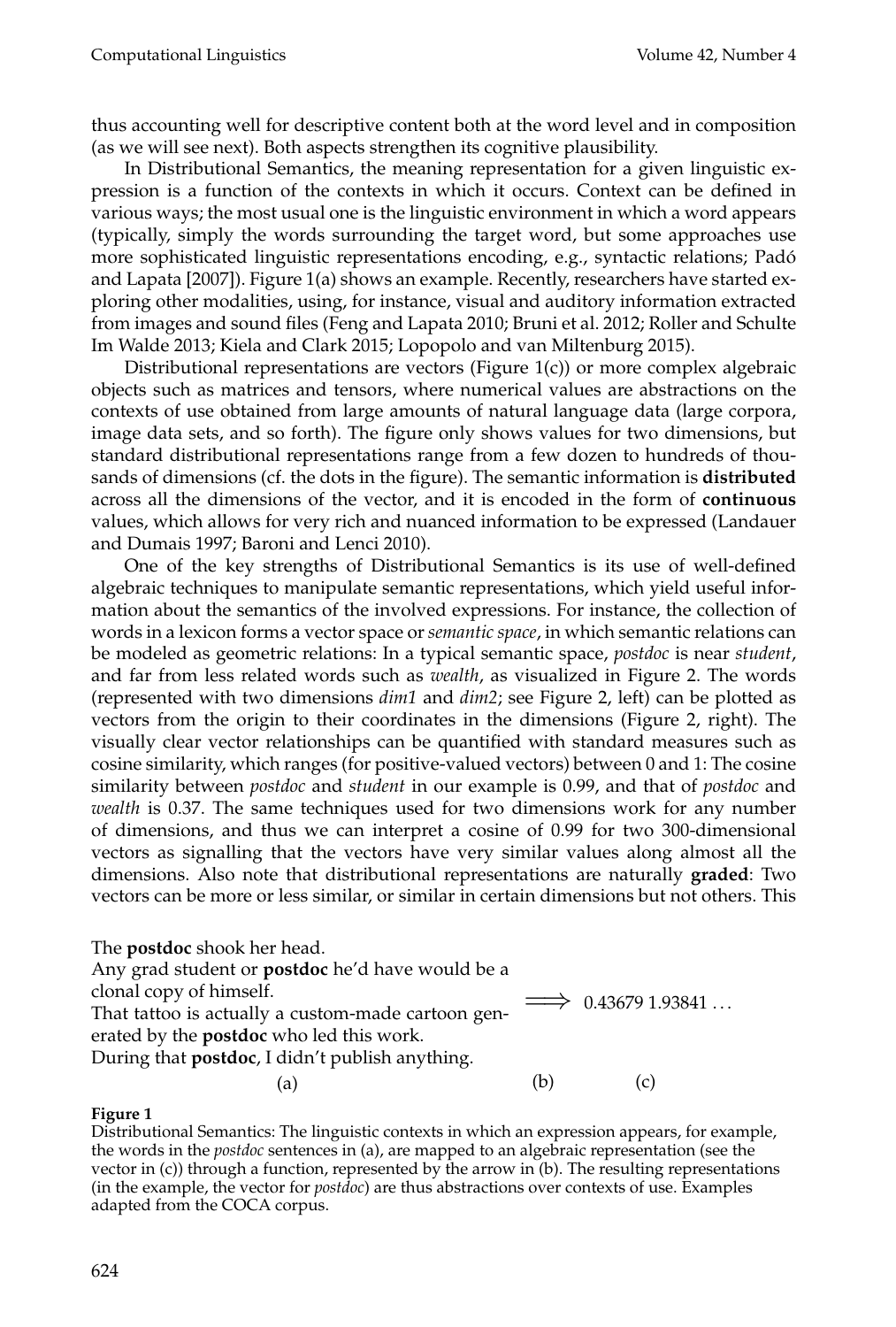

#### **Figure 2**

Semantic distance as geometric distance: A toy lexicon (left) and its representation in semantic space (right). The distance (see arcs) between the vectors for *postdoc* and *student* is smaller than the distance between the vectors for *postdoc* and *wealth*. The converse is true for similarity as opposed to distance.

is in accordance with what is known about conceptual knowledge and its interaction with language (Murphy 2004).

How are distributional representations obtained? There are in fact many different versions of the function that maps contexts into distributional representations (represented as an arrow in Figure 1(b)). Traditional distributional models are *count-*based (Baroni, Dinu, and Kruszewski 2014): They are statistics over the observed contexts of use, corresponding for instance to how many times words occur with other words (like *head, student, researcher, etc.*) in a given sentence.<sup>1</sup> More recent neural network–based models involve *predicting* the contexts instead (Collobert and Weston 2008; Socher et al. 2012; Mikolov, Yih, and Zweig 2013). In this type of approach, semantic representations are a by-product of solving a linguistic prediction task. Tasks that are general enough lead to general-purpose semantic representations; for instance, Mikolov, Yih, and Zweig (2013) used language modeling, the task of predicting words in a sentence (e.g., *After graduating, Barbara kept working in the same institute, this time as a* ). In a *predictive* setup, word vectors (called **embeddings** in the neural network literature) are typically initialized randomly, and iteratively refined as the model goes through the data and improves its predictions. Because similar words appear in similar contexts, they end up with similar embeddings; those are essentially part of the internal representation of the model for the prediction of a particular word. Although predictive models can outperform count models by a large margin (Baroni, Dinu, and Kruszewski 2014), those improvements can be replicated with finely tuned count models (Levy, Goldberg, and Dagan 2015).

Distributional models have been shown to reliably correlate with human judgments on semantic similarity, as well as a broad range of other linguistic and psycholinguistic phenomena (Lund, Burgess, and Atchley 1995; Landauer and Dumais 1997; Baroni and Lenci 2010; Erk, Padó, and Padó 2010). For instance, Baroni and Lenci (2010) explore synonymy (*puma–cougar*), noun categorization (*car* IS-A *vehicle*; *banana* IS-A *fruit*),

<sup>1</sup> Transformations are typically applied to counts; see Turney and Pantel (2010).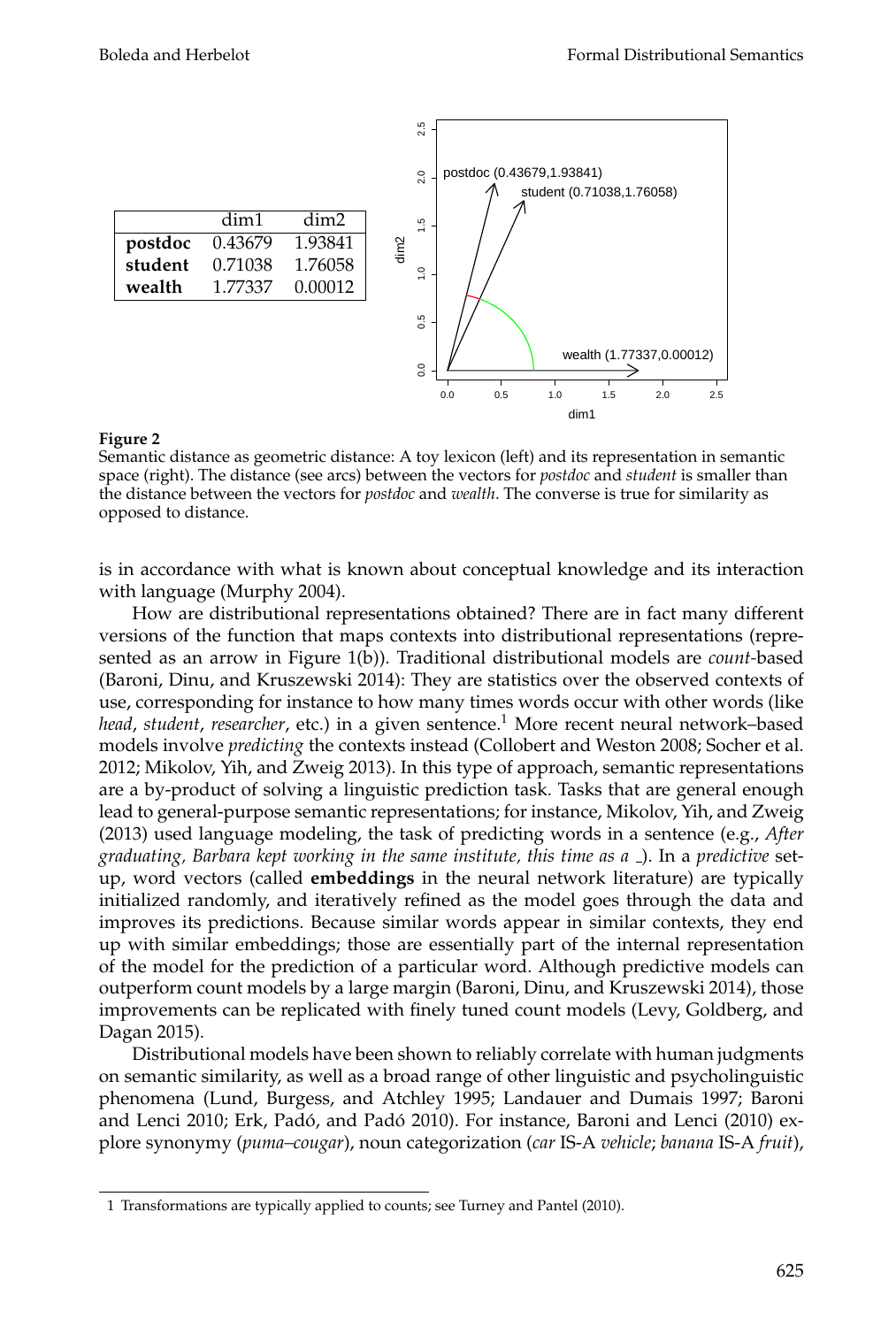selectional preference (*eat topinambur* vs. *\* eat sympathy*), analogy (*mason* is to *stone* like *carpenter* is to *wood*), and relation classification (*exam-anxiety*: CAUSE-EFFECT), among others. Also, it has been shown that, at least at the coarse-grained level, distributional representations can model brain activation (Mitchell et al. 2008a). This success is partially explained by the fact that vector values correspond to how people use language, in the sense that they are abstractions over context of use.

Table 1 illustrates the kinds of meaning nuances that are captured in distributional models, showing how they reflect the semantics of some of the near-synonyms discussed in Section 2. The table shows the nearest neighbors of (or, words that are closest to) *man/chap/lad/dude/guy* in the distributional model of Baroni, Dinu, and Kruszewski (2014). The representations clearly capture the fact that *man* is a more general, neutral word whereas the others are more informal, as well as other aspects of their semantics, such as the fact that *lad* is usually used for younger people.

In recent years, distributional models have been extended to handle the semantic composition of words into phrases and longer constituents (Baroni and Zamparelli 2010; Mitchell and Lapata 2010; Socher et al. 2012), building on work that the Cognitive Science community had started earlier on (Foltz 1996; Kintsch 2001, among others). Although these models still do not account for the full range of composition phenomena that have been examined in Formal Semantics, they do encode relevant semantic information, as shown by their success in demanding semantic tasks such as predicting sentence similarity (Marelli et al. 2014). Compositional Distributional Semantics allows us to model semantic phenomena that are very challenging for Formal Semantics and more generally symbolic approaches, especially concerning content words. Consider polysemy: In the first three sentences in Figure 1(a), *postdoc* refers to human beings, whereas in the fourth it refers to an event. Composing *postdoc* with an adjective such as *tall* will highlight the human-related information in the noun vector, bringing it closer to *person*, whereas composing it with *long* will highlight its eventive dimensions, bringing it closer to *time* (Baroni and Zamparelli 2010, Boleda et al. 2013 as well as Asher et al. and Weir et al., this issue); crucially, in both cases, the information relating to research activities will be preserved. Note that in this way DS can account for polysemy without sense enumeration (Kilgarriff 1992; Pustejovsky 1995).

For all its successes at handling lexical semantics and composition of content words, however, DS has a hard time accounting for the semantic contribution of function words (despite efforts such as those in Grefenstette [2013], Hermann, Grefenstette, and Blunsom [2013], and Herbelot and Vecchi [2015]). The problem is that the kind of fuzzy, similarity-based representation that DS provides is very good at capturing conceptual or generic knowledge (postdocs do research, are people, are not likely to

**Table 1**

Near-synonyms in semantic space: The words closest to *man*, *chap*, *lad*, *dude*, and *guy* in the distributional model of Baroni, Dinu, and Kruszewski (2014), based on the UKWaC. Taken from Baroni (2016).

| man         | chap  | lad       | dude     | guy    |
|-------------|-------|-----------|----------|--------|
| woman       | bloke | boy       | freakin' | bloke  |
| gentleman   | guy   | bloke     | woah     | chap   |
| gray-haired | lad   | scouser   | dorky    | doofus |
| boy         | fella | lass      | dumbass  | dude   |
| person      | man   | youngster | stoopid  | fella  |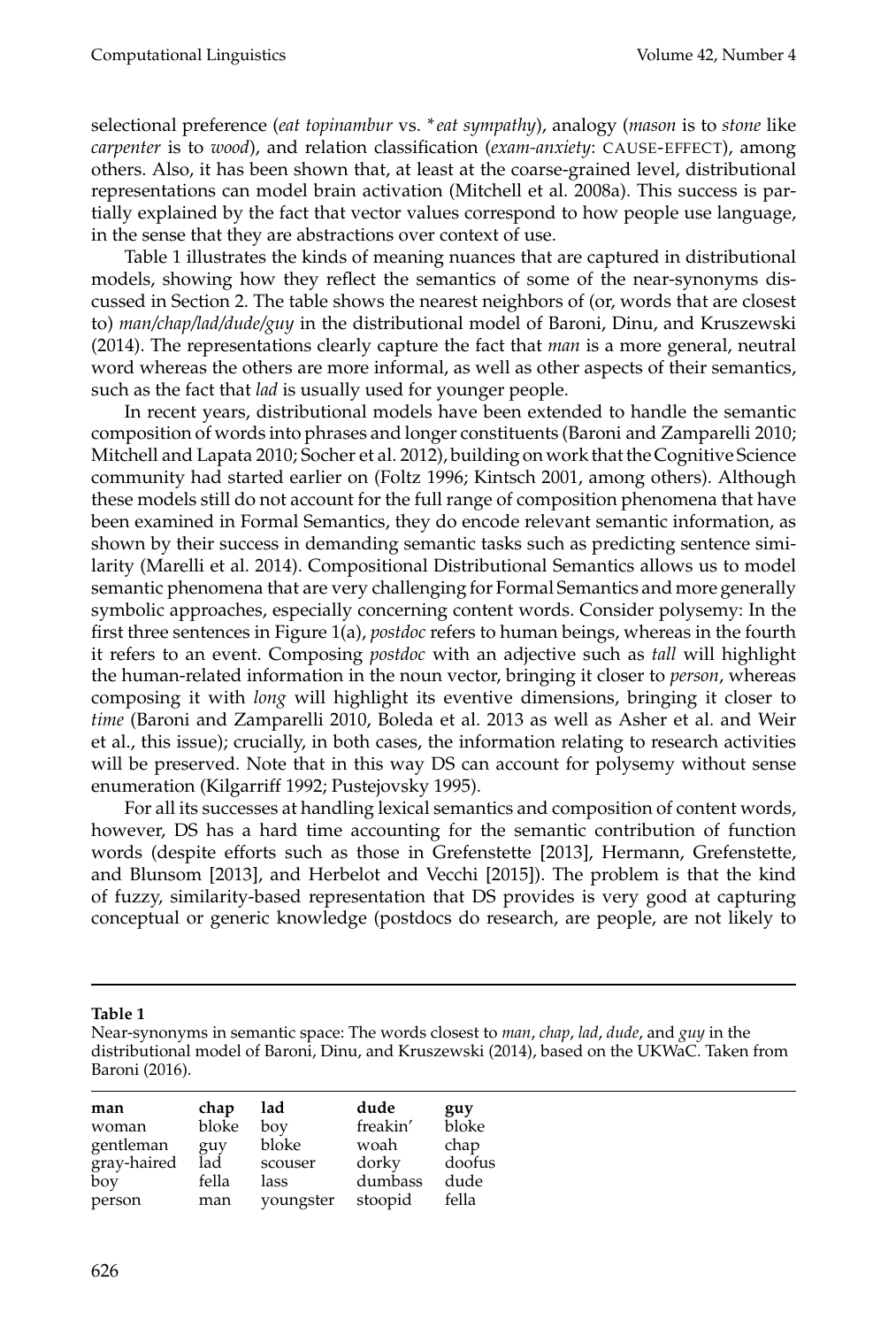be wealthy, and so on), but not at capturing episodic or referential information, such as whether there are one or two postdocs in a given situation. This information is of course crucial for humans—and for computational linguistic tasks. Applying distributional models to entailment tasks such as Recognizing Textual Entailment, for instance, can increase coverage, but it can lower precision (Beltagy et al. 2013). Entailment decisions require predicting whether an expression applies to the same referent or not, and these systems make trivial mistakes, such as deciding that *tall postdoc* and *short postdoc*, being distributionally similar, should co-refer.

Given the respective strengths and weaknesses of FS and DS, a natural next step is to work towards their integration. The next section describes the state of the research in this area.

# **4. Formal Distributional Semantics**

The task of integrating formal and distributional approaches into a new framework, Formal Distributional Semantics (FDS), can be approached in various ways. Two major strands have emerged in the literature, which differ in what they regard as their basic meaning representation. One can be seen as Formal Semantics supplemented by rich lexical information (in the form of distributions). We will call this approach "F-first" FDS. The other puts distributional semantics center stage and attempts to reformulate phenomena traditionally dealt with by Formal Semantics in vector spaces (e.g., quantification, negation). We will refer to it as "D-first" FDS.

In the following, we provide an overview of both strands of FDS, and briefly discuss how they contribute to building a full semantics.

# **4.1 F-first FDS**

In a F-first FDS, a classical formal semantics is chosen to represent the meaning of propositions. A popular choice is to posit a semantics expressible in first-order logic with a link to some notion of model (Garrette, Erk, and Mooney 2011; Beltagy et al. 2013; Lewis and Steedman 2013; Erk 2016; Beltagy et al., this issue). The availability of a model affords logical operations over individual entities, ranging from quantification to inference. It also gives a handle on matters of reference, by providing a notion of denotation—although *what* exactly words denote in a FDS is not entirely clear (see Section 4.3). Finally, the use of an existing logic allows the semantics to rely on the standard formal apparatus for composition, supplemented by techniques for integrating distributional information (Garrette, Erk, and Mooney 2011; Beltagy et al. 2013; see also this issue: Asher et al., Beltagy et al., Rimell et al., Weir et al.).

In any FDS, the core of the distributional component is a set of content word representations in a semantic space. The assumption is that those representations carry the *lexical* meaning of the sentence or constituent under consideration—and by extension, some useful world knowledge. In a F-first FDS specifically, the distributional component acts as a layer over logical forms, expressed as, for example, lexical rules or meaning postulates (Beltagy et al. 2013). This layer provides a way to compute similarity between lexical terms and thereby propose inferences based on likely paraphrases. Garrette, Erk, and Mooney (2011), for instance, use distributional similarity in inference rules to model a range of implications such as the following (from the original paper):

(3) Ed has a convertible  $\models$  Ed owns a car.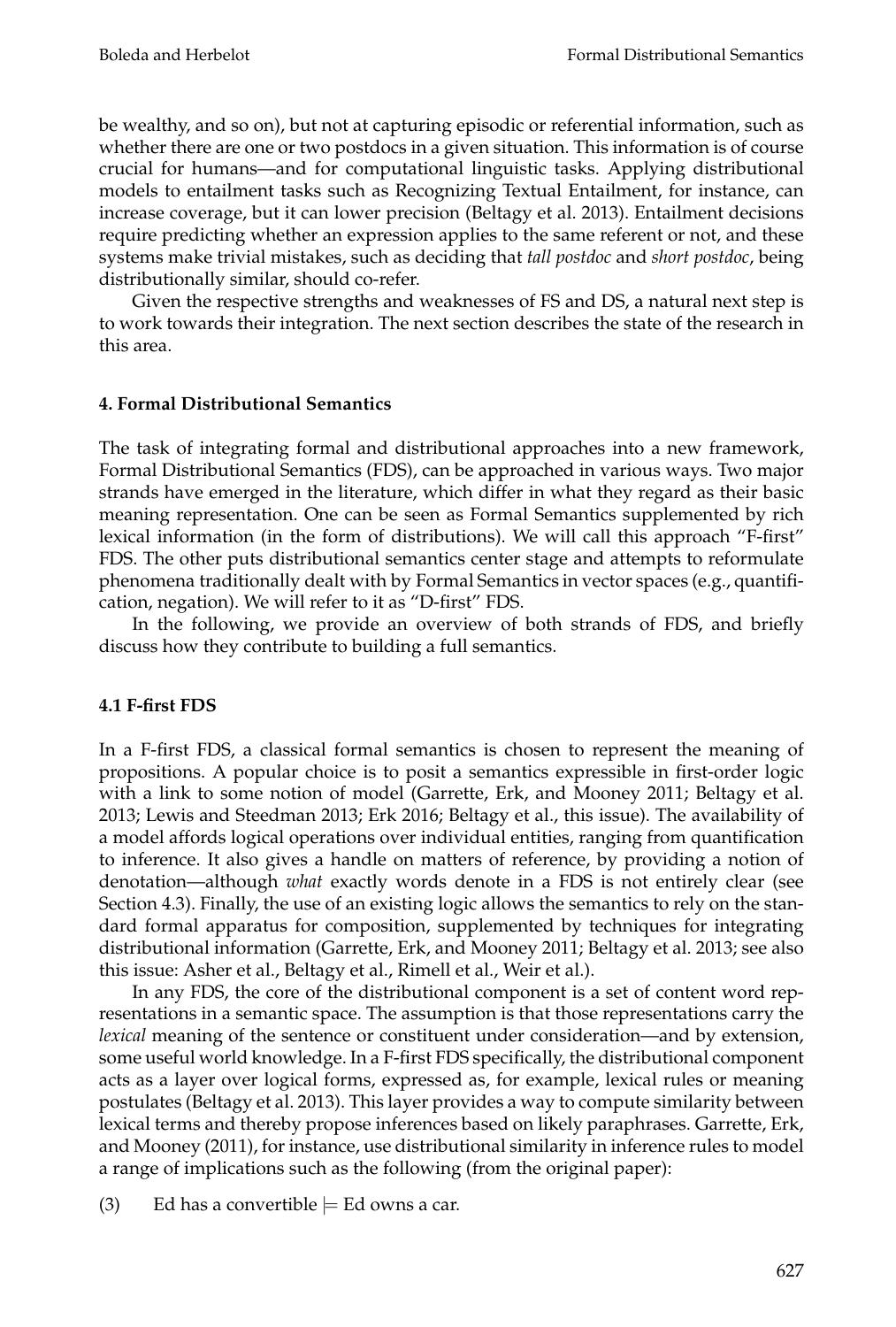One natural question F-first FDSs must solve is how exactly distributional vectors fit into the traditional formal semantic apparatus (as described in Section 2). Erk (2013) suggests that they might be seen as the intensional part of the semantics, and related to the notion of "concept." This, however, calls for an explanation of the interaction between extension (modeled by the logic) and intension (modeled by the semantic space). A more recent proposal (Erk 2016) is to use distributional data as observable evidence for the likelihood of a given model, under the assumption that distributional similarity overlap correlates with denotational overlap. One interesting aspect of this work is that it addresses questions about the kind of semantic theory assumed by a particular framework (e.g., Erk [2016] that can be seen as a non-truth-theoretic, probabilistic semantics). We discuss this issue in more detail in Section 4.3.

# **4.2 D-first FDS**

In a D-first FDS, logical operators are directly expressed as functions over distributions, bypassing existing logics. The solutions proposed for this task vary widely. Quantifiers, for instance, may take the form of (a) operations over tensors in a truth-functional logic (Grefenstette 2013); (b) a mapping function from a distributional semantics space to some heavily underspecified form of a "model-theoretic" space (Herbelot and Vecchi 2015); (c) a function from sentences in a discourse to other sentences in the same discourse (Capetola 2013) (i.e., for universal quantification, we map *Every color is good* to *Blue is good, Red is good. . .*). Other phenomena such as negation and relative pronouns have started receiving treatment: In Hermann, Grefenstette, and Blunsom (2013), negation is defined as the distributional complement of a term in a particular domain; similarly, Kruszewski et al. (this issue) show that distributional representations can model alternatives in "conversational" negation; a tensor-based interpretation of relative pronouns has been proposed in Clark, Coecke, and Sadrzadeh (2013) and is further explored in this issue (Rimell et al.). Some aspects of logical operators, in fact, can even be directly derived from their vectors: Baroni et al. (2012) show that, to a reasonable extent, entailment relations between a range of quantifiers can be learned from their distributions. Defining distributional logical functions in a way that accounts for all phenomena traditionally catered for by Formal Semantics is, however, a challenging research program that is still in its first stages.

D-first FDS also has to define new composition operators that act over word representations. Compositionality has been an area of active research in distributional semantics, and many composition functions have been suggested, ranging from simple vector addition (Kintsch 2001; Mitchell et al. 2008b) to matrix multiplication (where functional content words such as adjectives must be learned via machine learning techniques; Baroni and Zamparelli 2010, Paperno and Baroni 2016) to more complex operations (Socher et al. 2012). Some approaches to composition can actually be seen as sitting between the F-first and D-first approaches: In Coecke, Sadrzadeh, and Clark (2011) and Grefenstette and Sadrzadeh (2011), a CCG grammar is converted into a tensor-based logic relying on the direct composition of distributional representations.

In contrast with their F-first counterparts, D-first FDSs regard distributions as the primary building blocks of the sentence, which must undergo composition rules to get at the meaning of longer constituents (see above). This set-up does not clearly distinguish the lexical from the logical level. This has advantages in cases where the lexicon has a direct influence over the structure of a constituent: Boleda et al. (2013), for instance, show that there is no fundamental difference in the difficulty of modeling intersective vs. non-intersective adjectives in a D-first system.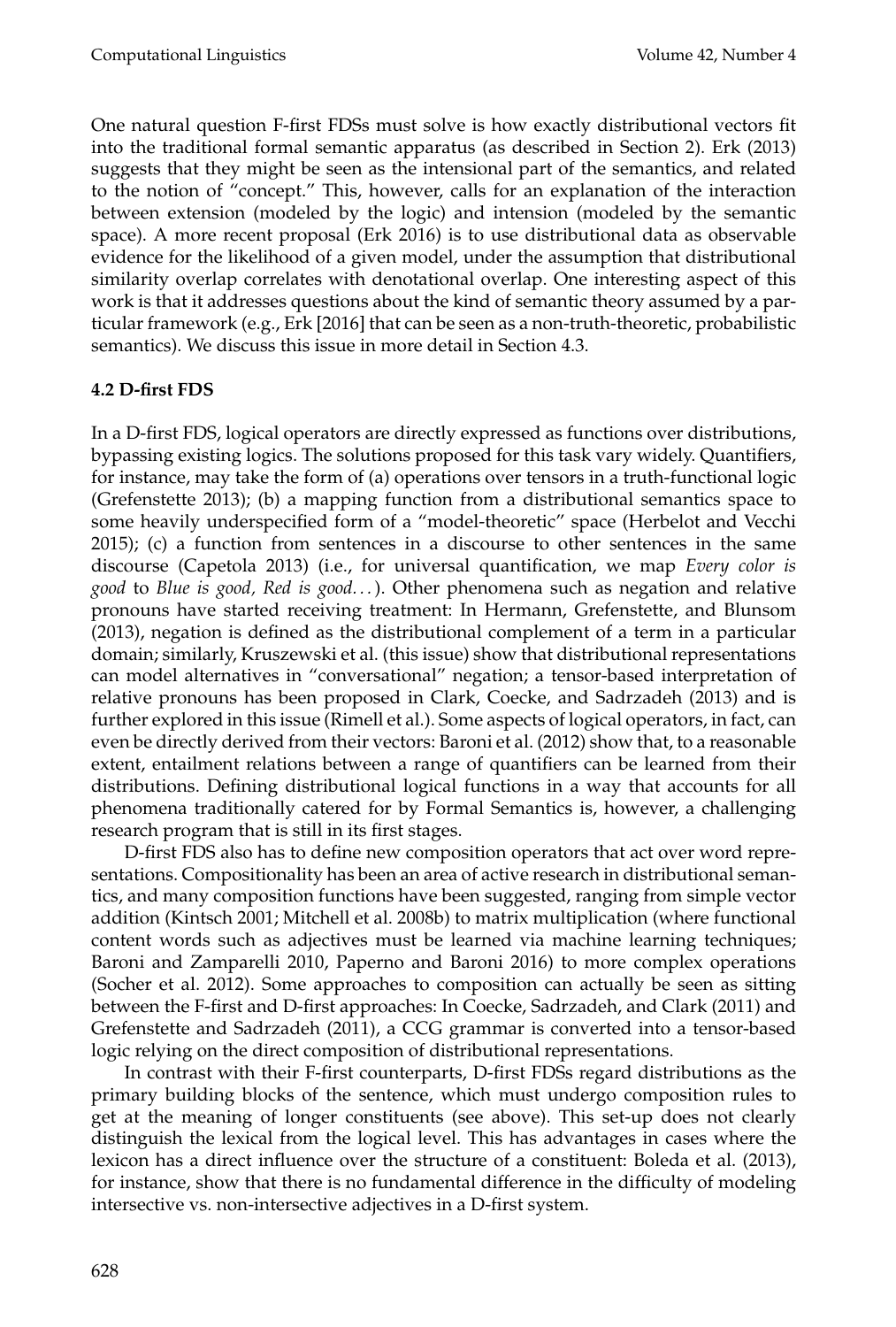At first glance, building sentences out of distributions seems to lead to a "conceptual" semantics (Erk 2013; McNally 2013) without a notion of entity (and therefore of set or model). Seen from another angle, however, distributional information can play a role in building entity representations that are richer than the set constituents of formal semantics. In the way that the distribution of *postdoc* is arguably a better representation of its meaning than the extension of *postdoc* (the set of postdocs in a world), there are reasons for wanting to develop rich distributional models of instances, and relate them back to a traditional idea of reference. Recent work has started focusing on this question: Gupta et al. (2015) show that vectors of single entities (cities and countries) can be linked to referential attributes, as expressed by a formal ontology; Herbelot (2015) gives a model for constructing entity vectors from concept-level distributions; Kruszewski, Paperno, and Baroni (2015) map distributions to "boolean" vectors in which each dimension roughly corresponds to an individual (noting that in practice, however, the induced dimensions cannot be so straightforwardly related to instances). Notably, the approach of Lewis and Steedman (2013), although F-first in nature, also relies on the distributional similarity of named entity vectors to build a type system.

#### **4.3 The S in FDS**

Although it is straightforward to highlight the complementary strengths of Formal and Distributional Semantics, it is not so trivial to define the result of their combination, either philosophically or linguistically. In fact, if semantics is synonymous with 'theory of meaning,' it is safe to say that Formal Distributional Semantics has not yet reached the status of a fully fledged semantics. Nor has, one should add, Distributional Semantics. This has prompted publications such as Erk's "Towards a semantics for distributional representations" (Erk 2013), which query what aspect of meaning might be modeled by points in a vector space. The solution proposed in that paper involves linking both distributions and traditional intension to mental concepts, using an F-first FDS.

One problem faced by FDS is that not every strand of Formal Semantics is naturally suited to a combination with Distributional Semantics. Truth-theoretic approaches, in particular, come from a philosophical tradition that may be seen as incompatible with DS. For instance, the Tarskian theory of truth (Tarski 1944), which is foundational to Montagovian semantics, is ontologically neutral in that it does not specify what the *actual* world is like, but still commits itself metaphysically to the fact that sentences can be said to be true or false *about* a world. On the other hand, Distributional Semantics can be seen as having emerged from a particular take on Wittgenstein's *Philosophical Investigations* (1953). The late Wittgenstein's view of meaning is *not* anchored in metaphysics, that is, it makes no commitment with regard to what there is in the world (or any world, for that matter). This makes it non-trivial to define exactly what denotation and reference stand for in FDS, and by extension, to give a complete account of the notion of meaning.

Some recent approaches try to solve this issue by appealing to probabilistic semantics and the notion of a speaker's "information state" (Erk 2016). In such attempts, denotation takes place over possible worlds: A speaker may not know the actual extension of a word such as *alligator*, but their information state allows them to assign probabilities to worlds in a way that, for instance, a world where alligators are animals is more likely than a world where this is not the case. The probabilities are derived from distributional information. By moving from "global" truth to the information states of specific speakers, the formalisms of model theory can be retained without committing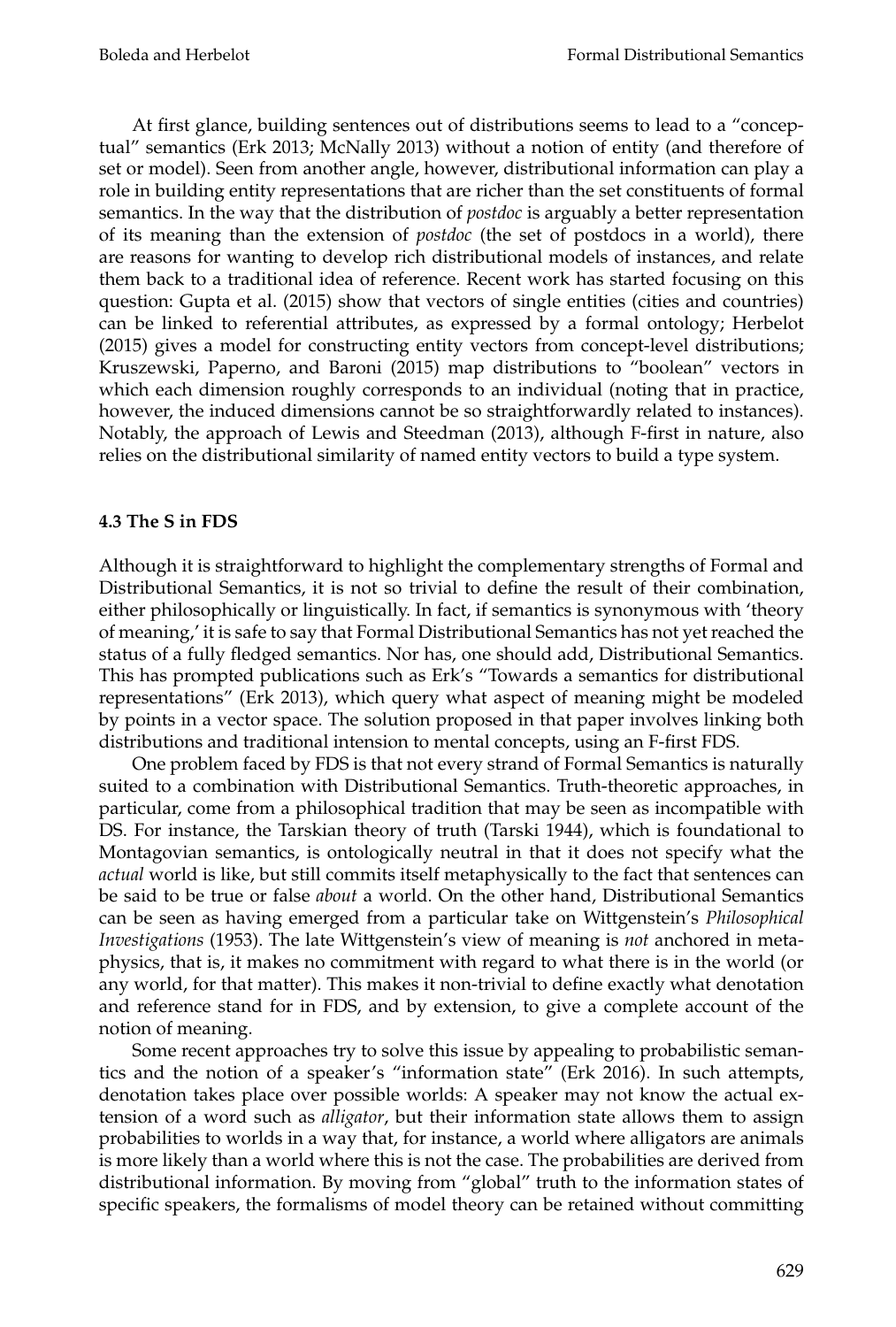oneself to truth. Overall, however, the relationships between world, perception, beliefs, and language are still far from understood and call for further research in FDS.

#### **5. Introduction to the Articles in this Special Issue**

We started this introduction with an example that illustrated the many complex layers of semantics that are necessary to understand a text fragment. This special issue contains five articles that all tackle relevant phenomena, and demonstrate the complexity of the task at hand, advancing the state of the art towards a fully-fledged Formal Distributional Semantics.

The first article, by Kruszewski et al., presents a model which explains the semantic and inferential properties of *not* in "conversational" negations, for example, *this is not a dog* (compare *the new postdoc doesn't work for Kim*). It shows that such negations can be re-written as alternatives, supporting inferences such as *it is a wolf/fox/coyote* (cf. *the new postdoc works for Sandy*). Such alternatives seem to be well modeled by the nearest neighbors of distributional vectors, indicating a strong relationship between semantic relatedness and the notion of alternative. This work opens up a range of research topics on modeling broad discourse context, implicit knowledge, and pragmatic knowledge with Distributional Semantics.

Similarly focusing on a complex semantic phenomenon, Rimell et al. investigate relative clauses, associating definitional NPs such as *a person that a hotel accommodates* with concepts such as *traveller* (cf. *a neural net that has loops* vs. *Recurrent Neural Network*). Experimenting on a challenging data set, the authors show promising results using both simple vector addition and tensor calculus as composition methods, and provide qualitative analyses of the results. Although addition is a strong performer in their experiments given the data at their disposal, the authors discuss the need for more sophisticated composition methods, including tensor-based approaches, in order to go beyond current performance limits.

Weir et al. propose a general semantic composition mechanism that retains grammatical structure in distributional representations, testing their proposal empirically on phrase similarity. The authors see composition as a contextualization process, and pay particular consideration to the meaning shift of constituents in short phrases (e.g., *paper* in the context of *postdoc* and *write*). Having access to grammatical information in word distributions allows them to define a composition framework in terms of formally defined packed dependency trees that encapsulate lexical information. Their proposal promises to open a way to distributional representations of entire sentences.

Asher et al. present a proposal for combining a formal semantic framework, Type Composition Logic (Asher 2011), with Distributional Semantics. Specifically, types are recast in algebraic terms, including the addition of coercive or co-compositional functors that in the theory account for meaning shifts. Their system shows good performance on adjective–noun composition, in particular, in modeling meaning shift (such as *new* in the context of *postdoc* as opposed to other head nouns), subsectivity (vs. intersectivity), entailment, and semantic coherence.

To finish the issue, Beltagy et al. offer a description and evaluation of a full F-first FDS system, showing excellent results on a challenging entailment task. Their system learns weighted lexical rules (e.g., if *x* is an ogre, *x* has a certain likelihood of being grumpy), which can be used in complex entailment tasks (cf. if *x* writes papers about semantics, *x* is probably knowledgeable about semantics). Their entire framework, which involves not only a semantic parser and a distributional system, but also an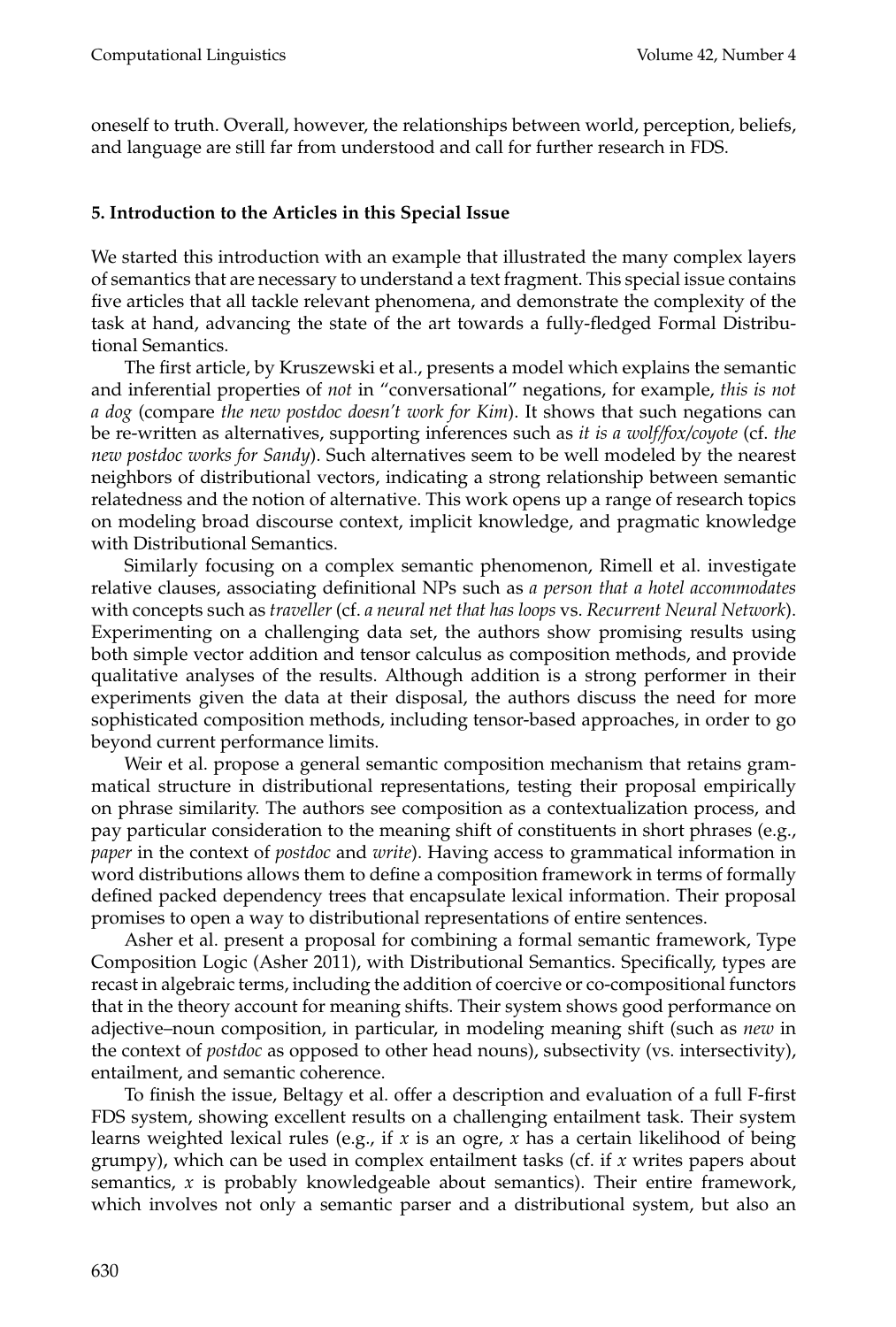additional knowledge base containing WordNet entries, is a convincing example of the general need for semantic tool integration.

# **6. Directions for Future Research**

FDS promises to give us a much better coverage of natural language than either Formal or Distributional Semantics. However, much remains to be done; here we address some prominent limitations of current approaches and propose directions for future research. The first is probably that little has been achieved so far in terms of accounting for discourse and dialogue phenomena. So, although the sentence level is actively under research, more needs to be done to integrate effects from larger text constituents as well as from the use of language in conversation (see Bernardi et al. [2015] for more discussion).

Secondly, FDS has so far primarily concentrated on modeling general conceptual knowledge and (to some extent) entities, with less attention to instances of events and situations. Future research should delve deeper into how distributional approaches can contribute to this aspect of the semantics.

Finally, despite the fact that Distributional Semantics is by nature anchored in context, the extent to which FDS treats phenomena at the semantics/pragmatics interface is still limited (but see Kruszewski et al., this issue). The notion of "context" explored so far includes the linguistic environment and specific aspects of perception (vision, sound), but fails to integrate, for instance, meaning variations linked to speaker intent or common ground. Generally speaking, if FDS wishes to retain a strong connection to the philosophical theories of "meaning as use," it will have to expand into what other semantics might have left to the domain of pragmatics.

#### **Acknowledgments**

We thank Katrin Erk, Ann Copestake, Julian Michael, Guy Emerson, the FLoSS group, and two anonymous reviewers for fruitful feedback on this article. And we most heartily thank the authors and reviewers of the Special Issue for their hard work, as well as the journal editor, Paola Merlo, for her guidance and support. This project has received funding from the European Union's Horizon 2020 research and innovation programme under the Marie Skłodowska-Curie grant agreement no 655577 (LOVe) as well as the ERC 2011 Starting Independent Research Grant no. 283554 (COMPOSES).

#### **References**

- Asher, Nicholas. 2011. *Lexical Meaning in Context: A Web of Words*. Cambridge University Press.
- Baroni, Marco. 2016. Composes: An executive summary. Talk at the Composes Workshop at ESSLLI 2016.
- Baroni, Marco, Raffaella Bernardi, Ngoc-Quynh Do, and Chung-chieh Shan. 2012. Entailment above the word level in distributional semantics. In *Proceedings of*

*the 13th Conference of the European Chapter of the Association for Computational Linguistics*, pages 23–32, Avignon.

- Baroni, Marco, Raffaella Bernardi, and Roberto Zamparelli. 2015. Frege in space: A program for compositional distributional semantics. *Linguistic Issues in Language Technology*, 9:5–110.
- Baroni, Marco, Georgiana Dinu, and Germán Kruszewski. 2014. Don't count, predict! A systematic comparison of context-counting vs. context-predicting semantic vectors. In *Proceedings of the 52nd Annual Meeting of the Association for Computational Linguistics (ACL2014)*, pages 238–247, Baltimore, MD.
- Baroni, Marco and Alessandro Lenci. 2010. Distributional memory: A general framework for corpus-based semantics. *[Computational Linguistics](http://www.mitpressjournals.org/action/showLinks?system=10.1162%2Fcoli_a_00016)*, 36(4):673–721.
- Baroni, Marco and Roberto Zamparelli. 2010. Nouns are vectors, adjectives are matrices: Representing adjective-noun constructions in semantic space. In *Proceedings of the 2010 Conference on Empirical Methods in Natural Language Processing (EMNLP2010)*, pages 1183–1193, MIT, MA.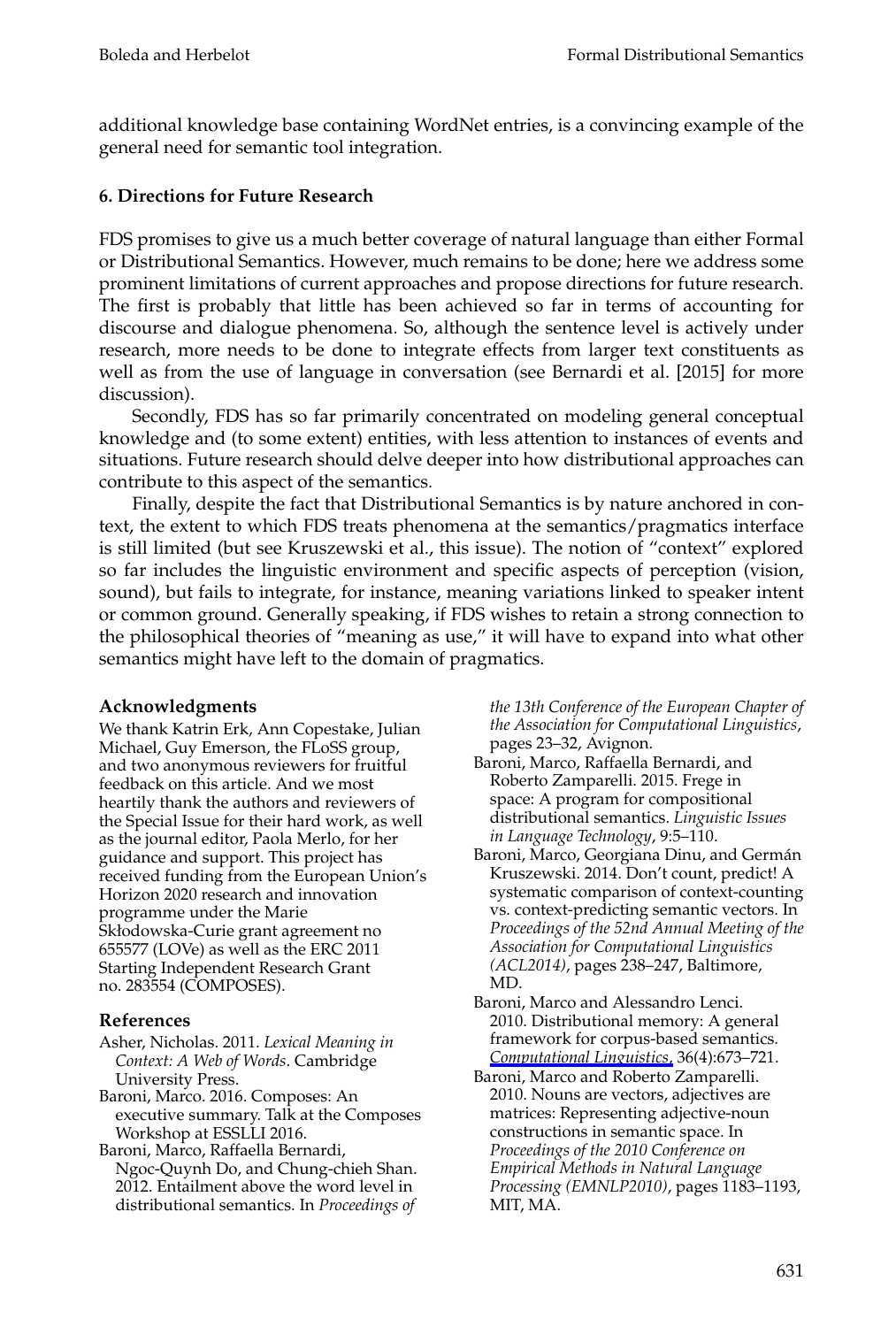- Beltagy, Islam, Cuong Chau, Gemma Boleda, Dan Garrette, Katrin Erk, and Raymond Mooney. 2013. Montague meets Markov: Deep semantics with probabilistic logical form. In *Second Joint Conference on Lexical and Computational Semantics (\*SEM2013)*, pages 11–21, Atlanta, GA.
- Bernardi, Raffaella, Gemma Boleda, Raquel Fernández, and Denis Paperno. 2015. Distributional semantics in use. In *Workshop on Linking Models of Lexical, Sentential and Discourse-level Semantics (LSDSem)*, page 95, Lisbon.
- Boleda, Gemma, Marco Baroni, The Nghia Pham, and Louise McNally. 2013. Intensionality was only alleged: On adjective-noun composition in distributional semantics. In *Proceedings of the 10th International Conference on Computational Semantics (IWCS 2013) – Long Papers*, pages 35–46, Potsdam.
- Boleda, Gemma and Katrin Erk. 2015. Distributional semantic features as semantic primitives—or not. In *AAAI Spring Symposium on Knowledge Representation and Reasoning,* Stanford, CA.
- Bruni, Elia, Gemma Boleda, Marco Baroni, and Nam-Khanh Tran. 2012. Distributional semantics in technicolor. In *Proceedings of the 50th Annual Meeting of the Association for Computational Linguistics (ACL2012)*, pages 136–145, Jeju Island.
- Cann, Ronnie. 1993. *Formal Semantics*. Cambridge University Press.
- Capetola, Matthew. 2013. Towards universal quantification in distributional semantic space. In *Joint Symposium on Semantic Processing (JSSP2013)*, pages 75–79, Trento.
- Clark, Stephen. 2012. Vector Space Models of Lexical Meaning. In Shalom Lappin and Chris Fox, editors, *Handbook of Contemporary Semantics – second edition*, pages 493–522, Wiley-Blackwell.
- Clark, Stephen, Bob Coecke, and Mehrnoosh Sadrzadeh. 2013. The Frobenius Anatomy of Relative Pronouns. In *The 13th Meeting on the Mathematics of Language (MoL2013)*, pages 41–51, Sofia.
- Coecke, Bob, Mehrnoosh Sadrzadeh, and Stephen Clark. 2011. Mathematical foundations for a compositional distributional model of meaning. *Linguistic Analysis: A Festschrift for Joachim Lambek*, 36(1–4):345–384.
- Collobert, Ronan and Jason Weston. 2008. A unified architecture for natural language

processing: Deep neural networks with multitask learning. In *Proceedings of the 25th International Conference on Machine Learning*, pages 160–167, Helsinki.

- Dowty, David. 1991. Thematic Proto-Roles and Argument Selection. *[Language](http://www.mitpressjournals.org/action/showLinks?crossref=10.2307%2F415037)*, 67(3):547–619.
- Dowty, David R., Robert Wall, and Stanley Peters. 1981. *Introduction to Montague Semantics*. Springer.
- Edmonds, Philip and Graeme Hirst. 2002. Near-Synonymy and Lexical Choice. *[Computational Linguistics](http://www.mitpressjournals.org/action/showLinks?system=10.1162%2F089120102760173625)*, 28(2):105–144.
- Erk, Katrin. 2012. Vector space models of word meaning and phrase meaning: A survey. *[Language and Linguistics Compass](http://www.mitpressjournals.org/action/showLinks?crossref=10.1002%2Flnco.362)*, 6(10):635–653.
- Erk, Katrin. 2013. Towards a semantics for distributional representations. In *Proceedings of the Tenth International Conference on Computational Semantics (IWCS2013)*, pages 1–11, Potsdam.
- Erk, Katrin. 2016. What do you know about an alligator when you know the company it keeps? *[Semantics and](http://www.mitpressjournals.org/action/showLinks?crossref=10.3765%2Fsp.9.17) [Pragmatics](http://www.mitpressjournals.org/action/showLinks?crossref=10.3765%2Fsp.9.17)*, 9:17–1.
- Erk, Katrin, Sebastian Padó, and Ulrike Padó. 2010. A flexible, corpus-driven model of regular and inverse selectional preferences. *[Computational Linguistics](http://www.mitpressjournals.org/action/showLinks?system=10.1162%2Fcoli_a_00017)*, 36(4):723–763.
- Feng, Yansong and Mirella Lapata. 2010. Visual information in semantic representation. In *Proceedings of the 2010 Conference of the North American Chapter of the Association for Computational Linguistics: Human Language Technologies (NAACL-HLT2010)*, pages 91–99, Los Angeles, CA.
- Fine, Kit. 1975. Vagueness, truth and logic. *[Synthese](http://www.mitpressjournals.org/action/showLinks?crossref=10.1007%2FBF00485047)*, 30(3):265–300.
- Firth, John Rupert. 1957. *A Synopsis of Linguistic Theory, 1930–1955*. Philological Society, Oxford.
- Foltz, Peter W. 1996. Latent semantic analysis for text-based research. *[Behavior Research](http://www.mitpressjournals.org/action/showLinks?crossref=10.3758%2FBF03204765) [Methods, Instruments, & Computers](http://www.mitpressjournals.org/action/showLinks?crossref=10.3758%2FBF03204765)*, 28(2):197–202.
- Frege, Gottlob. 1892. Uber Sinn und ¨ Bedeutung. Zeitschrift für Philosophie und *philosophische Kritik*, 100:25–50.
- Garrette, Dan, Katrin Erk, and Raymond Mooney. 2011. Integrating logical representations with probabilistic information using Markov logic. In *Proceedings of the Ninth International Conference on Computational Semantics*, pages 105–114, Oxford.
- Garrette, Dan, Katrin Erk, and Raymond Mooney. 2014. A formal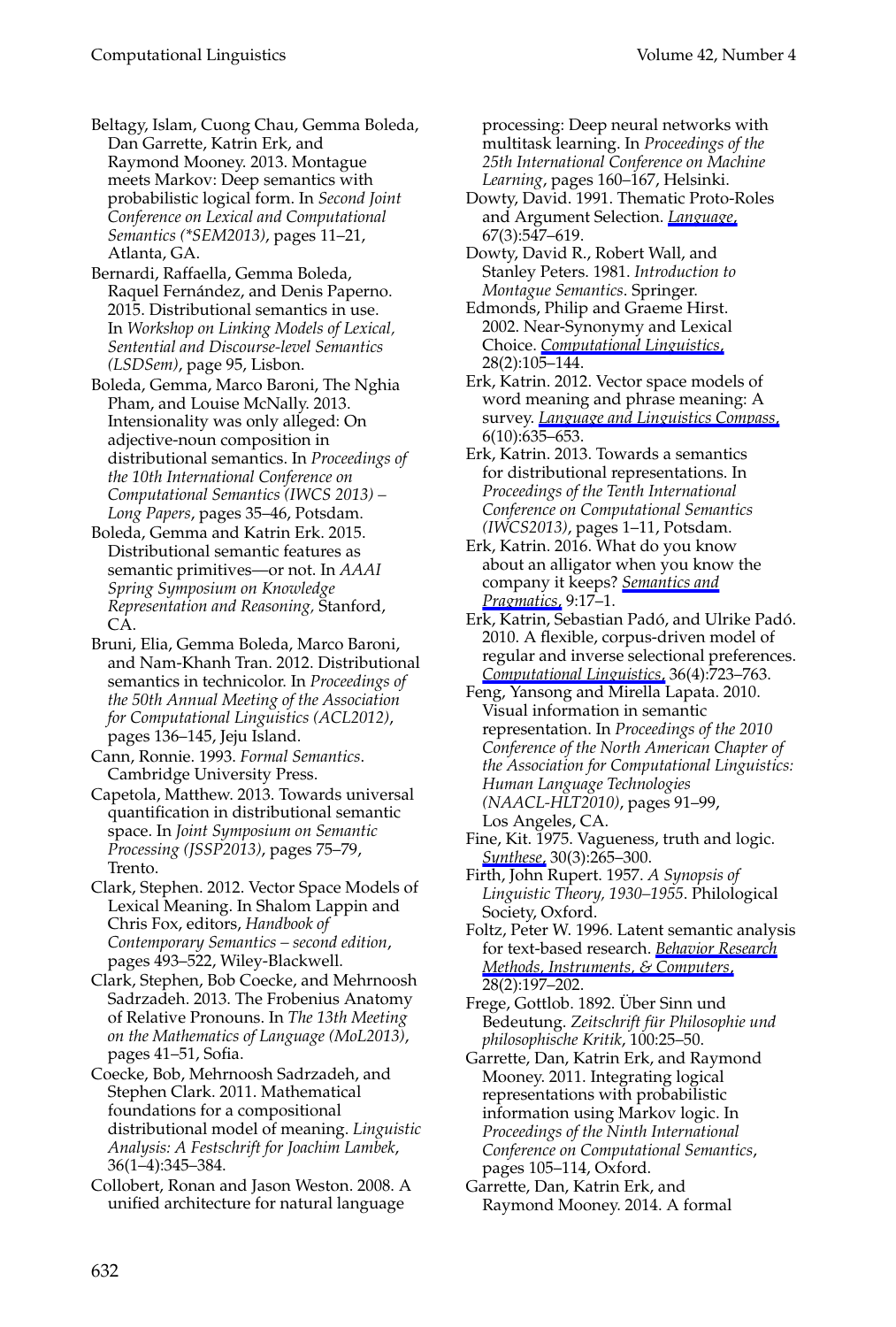approach to linking logical form and vector-space lexical semantics. In Harry Bunt, Johan Bos, and Stephen Pulman, editors, *Computing Meaning*, volume 4, pages 27–48, Springer.

Gentzen, Gerhard. 1935. Untersuchungen über das logische schließen. i. *Mathematische zeitschrift*, 39(1):176–210.

Goodman, Noah D., Joshua B. Tenenbaum, and Tobias Gerstenberg. 2015. Concepts in a probabilistic language of thought. In *Concepts: New directions*, pages 623–653, MIT Press.

Grefenstette, Edward. 2013. Towards a formal distributional semantics: Simulating logical calculi with tensors. In *Second Joint Conference on Lexical and Computational Semantics (\*SEM)*, pages 1–10, Atlanta, GA.

Grefenstette, Edward and Mehrnoosh Sadrzadeh. 2011. Experimental support for a categorical compositional distributional model of meaning. In *Proceedings of the Conference on Empirical Methods in Natural Language Processing*, pages 1394–1404, Edinburgh.

Guarino, Nicola, Simone Pribbenow, and Laure Vieu. 1996. Modeling parts and wholes. *[Data & Knowledge Engineering](http://www.mitpressjournals.org/action/showLinks?crossref=10.1016%2FS0169-023X%2896%2900009-2)*, 20(3):257–258.

Gupta, Abhijeet, Gemma Boleda, Marco Baroni, and Sebastian Padó. 2015. Distributional vectors encode referential attributes. In *Proceedings of the Conference on Empirical Methods in Natural Language Processing (EMNLP2015)*, pages 12–21, Lisbon.

Harris, Zelig. 1954. Distributional structure. *[Word](http://www.mitpressjournals.org/action/showLinks?crossref=10.1080%2F00437956.1954.11659520)*, 10(2-3):146–162.

Herbelot, Aurélie. 2015. Mr. Darcy and Mr. Toad, gentlemen: distributional names and their kinds. In *Proceedings of the 11th International Conference on Computational Semantics (IWCS2015)*, pages 151–161, London.

Herbelot, Aurélie and Eva Maria Vecchi. 2015. Building a shared world: Mapping distributional to model-theoretic semantic spaces. In *Proceedings of the 2015 Conference on Empirical Methods in Natural Language Processing (EMNLP2015)*, pages 22–32, Lisbon.

Herbelot, Aurélie and Eva Maria Vecchi. 2016. Many speakers, many worlds: Interannotator variations in the quantification of feature norms. *Linguistic Issues in Language Technology*, 13.

Hermann, Karl Moritz, Edward Grefenstette, and Phil Blunsom. 2013. "Not not bad" is

not "bad": A distributional account of negation. In *Proceedings of the Workshop on Continuous Vector Space Models and their Compositionality*, pages 74–82, Sofia.

- Jones, Emily. 1911. *A New Law of Thought and Its Logical Bearings*. Cambridge University Press.
- Kennedy, Christopher and Louise McNally. 2005. Scale structure, degree modification, and the semantics of gradable predicates. *Language*, pages 345–381.
- Kiela, Douwe and Stephen Clark. 2015. Multi-and cross-modal semantics beyond vision: Grounding in auditory perception. In *Proceedings of the 2015 Conference on Emperical Methods in Natural Language Processing (EMNLP2015)*, pages 2461–2470, Lisbon.
- Kilgarriff, Adam. 1992. Dictionary word sense distinctions: An enquiry into their nature. *[Computers and the Humanities](http://www.mitpressjournals.org/action/showLinks?crossref=10.1007%2FBF00136981)*, 26(5-6):365–387.
- Kintsch, W. 2001. Predication. *[Cognitive](http://www.mitpressjournals.org/action/showLinks?crossref=10.1207%2Fs15516709cog2502_1) [Science](http://www.mitpressjournals.org/action/showLinks?crossref=10.1207%2Fs15516709cog2502_1)*, 25(2):173–202.

Kruszewski, German, Denis Paperno, and Marco Baroni. 2015. Deriving Boolean structures from distributional vectors. *Transactions of the Association for Computational Linguistics*, 3:375–388.

- Labov, William. 1978. Denotational structure. In Donka Farkas, Wesley Jacobsen, and Karol Todrys, editors, *Parasession on the Lexicon*. Chicago Linguistics Society, pages 220–260.
- Landauer, Thomas K. and Susan T. Dumais. 1997. A solution to Plato's problem: The latent semantic analysis theory of acquisition, induction, and representation of knowledge. *[Psychological Review](http://www.mitpressjournals.org/action/showLinks?crossref=10.1037%2F0033-295X.104.2.211)*, 104:211–240.
- LeCun, Yann, Yoshua Bengio, and Geoffrey E. Hinton. 2015. Deep learning. *[Nature](http://www.mitpressjournals.org/action/showLinks?crossref=10.1038%2Fnature14539)*, 521:436–444.

Levy, Omer, Yoav Goldberg, and Ido Dagan. 2015. Improving distributional similarity with lessons learned from word embeddings. *Transactions of the Association for Computational Linguistics*, 3:211–225.

Lewis, Mike and Mark Steedman. 2013. Combined Distributional and Logical Semantics. *Transactions of the Association for Computational Linguistics*, 1:179–192.

Lopopolo, Alessandro and Emiel van Miltenburg. 2015. Sound-based distributional models. *Proceedings of the 11th International Conference on Computational Semantics (IWCS2015)*, pages 70–75, London.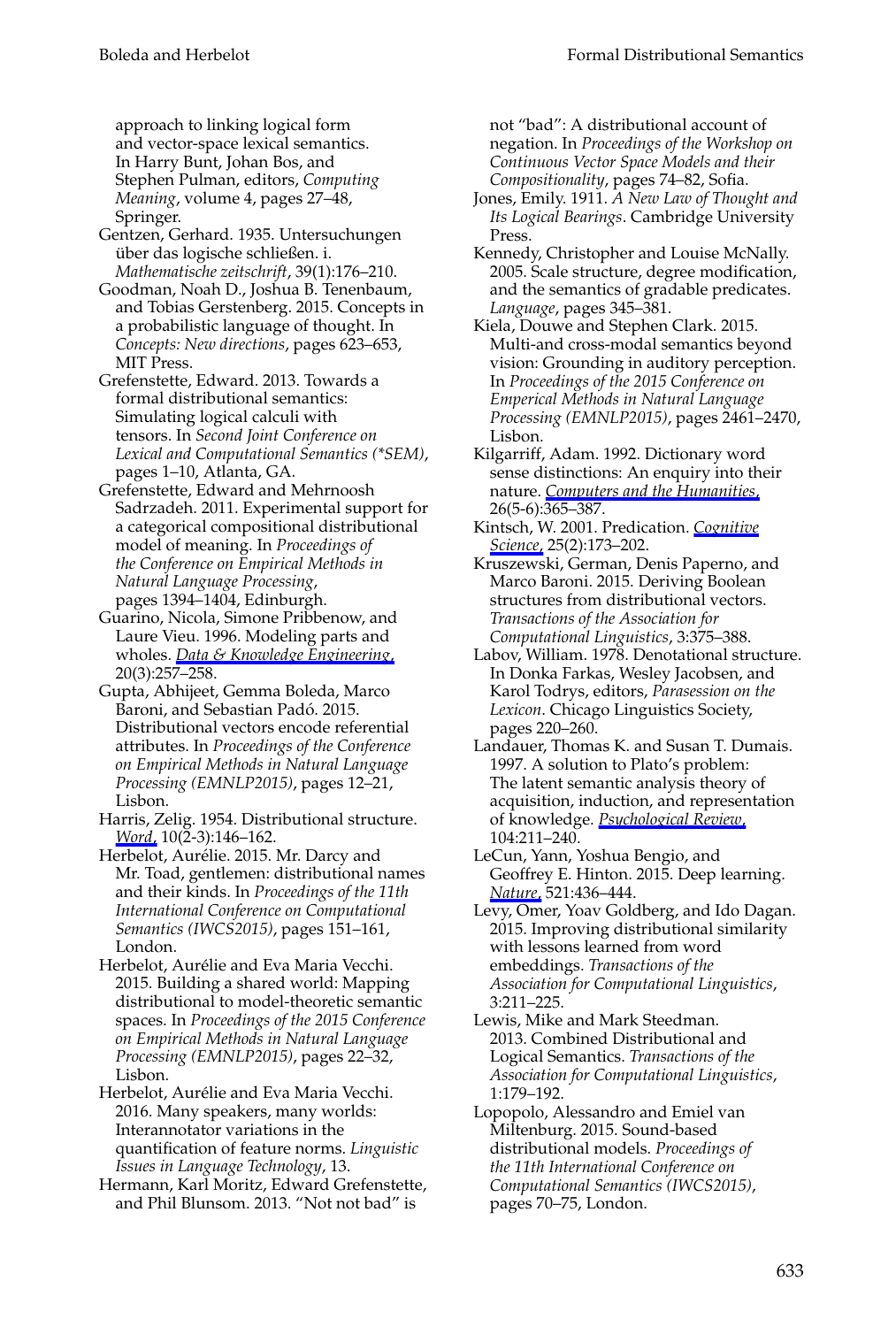Lund, Kevin, Curt Burgess, and Ruth Ann Atchley. 1995. Semantic and associative priming in high-dimensional semantic space. In *Proceedings of the 17th Annual Conference of the Cognitive Science Society*, 17:660–665, Pittsburgh, PA.

Marelli, Marco, Stefano Menini, Marco Baroni, Luisa Bentivogli, Raffaella Bernardi, and Roberto Zamparelli. 2014. A sick cure for the evaluation of compositional distributional semantic models. In *Proceedings of the 9th Language Resources and Evaluation Conference (LREC2014)*, pages 216–223, Reykjavik.

McNally, Louise. 2013. Formal and distributional semantics: From romance to relationship. In Invited talk at the 'Towards a Formal Distributional Semantics' workshop (collocated with IWCS2013)., Potsdam, Germany.

Mikolov, Tomas, Armand Joulin, and Marco Baroni. 2015. A roadmap towards machine intelligence. arXiv preprint arXiv:1511.08130.

Mikolov, Tomas, Wen-tau Yih, and Geoffrey Zweig. 2013. Linguistic regularities in continuous space word representations. In *Proceedings of the Conference of the North American Chapter of the Association for Computational Linguistics: Human Language Technologies (HLT-NAACL2013)*, pages 746–751, Atlanta, GA.

Mitchell, Jeff and Mirella Lapata. 2010. Composition in Distributional Models of Semantics. *[Cognitive Science](http://www.mitpressjournals.org/action/showLinks?crossref=10.1111%2Fj.1551-6709.2010.01106.x)*, 34(8):1388–1429.

Mitchell, Tom M., Svetlana V. Shinkareva, Andrew Carlson, Kai-Min Chang, Vicente L. Malave, Robert A. Mason, and Marcel Adam Just. 2008a. Predicting human brain activity associated with the meanings of nouns. *[Science](http://www.mitpressjournals.org/action/showLinks?crossref=10.1126%2Fscience.1152876)*, 320(5880):1191–1195.

Mitchell, Tom M., Svetlana V. Shinkareva, Andrew Carlson, Kai-Min Chang, Vicente L. Malave, Robert A. Mason, and Marcel Adam Just. 2008b. Predicting human brain activity associated with the meanings of nouns. *[Science](http://www.mitpressjournals.org/action/showLinks?crossref=10.1126%2Fscience.1152876)*, 320(5880):1191–1195.

Montague, Richard. 1974. The proper treatment of quantification in ordinary English. In R. Thomason, editor, *Formal Philosophy*. Yale University Press, New Haven, CT, pages 247–270.

Murphy, Gregory L. 2004. *The Big Book of Concepts*. The MIT Press, Cambridge, MA, 2nd edition.

- Nilsson, Nils J. 1994. Probabilistic logic revisited. *[Artificial Intelligence](http://www.mitpressjournals.org/action/showLinks?crossref=10.1016%2F0004-3702%2893%2990167-A)*, 59(1-2):39–42.
- Padó, Sebastian and Mirella Lapata. 2007. Dependency-Based Construction of Semantic Space Models. *[Computational](http://www.mitpressjournals.org/action/showLinks?system=10.1162%2Fcoli.2007.33.2.161) [Linguistics](http://www.mitpressjournals.org/action/showLinks?system=10.1162%2Fcoli.2007.33.2.161)*, 33(2):161–199.

Paperno, Denis and Marco Baroni. 2016. When the whole is less than the sum of its parts: How composition affects PMI values in distributional semantic vectors. *[Computational Linguistics](http://www.mitpressjournals.org/action/showLinks?system=10.1162%2FCOLI_a_00250)*, 42(2):345–350.

- Partee, Barbara H. 2008. *Compositionality in Formal Semantics: Selected Papers by Barbara H. Partee*. John Wiley & Sons.
- Pinkal, Manfred. 1995. *Logic and lexicon: The semantics of the indefinite*, volume 56. Springer Science & Business Media.
- Pustejovsky, James. 1995. *The Generative Lexicon*. MIT Press.

Roller, Stephen and Sabine Schulte Im Walde. 2013. A multimodal LDA model integrating textual, cognitive and visual modalities. In *Proceedings of the 2013 Conference on Empirical Methods in Natural Language Processing (EMNLP2013)*, pages 1146–1157, Seattle, WA.

Roßdeutscher, Antje and Hans Kamp. 2010. Syntactic and semantic constraints in the formation and interpretation of *ung*-nouns. In A. Alexiadou and M. Rathert, editors, *The Semantics of Nominalizations Across Languages and Frameworks Interface Explorations 22*, pages 169–214, Mouton de Gruyter.

Schank, Roger C. 1972. Conceptual dependency: A theory of natural language understanding. *Cognitive psychology*, 3(4):552–631.

Socher, Richard, Brody Huval, Christopher Manning, and Andrew Ng. 2012. Semantic compositionality through recursive matrix-vector spaces. In *Proceedings of the 2012 Conference on Empirical Methods in Natural Language Processing (EMNLP2012)*, pages 1201–1211, Jeju Island.

- Spärck-Jones, Karen. 1967. A small semantic classification experiment using cooccurrence data. Technical Report ML 196, Cambridge Language Research Unit, Cambridge.
- Tarski, Alfred. 1944. The semantic conception of truth. *[Philosophy and Phenomenological](http://www.mitpressjournals.org/action/showLinks?crossref=10.2307%2F2102968) [Research](http://www.mitpressjournals.org/action/showLinks?crossref=10.2307%2F2102968)*, 4:341–375.
- Turney, Peter D. and Patrick Pantel. 2010. From frequency to meaning: Vector space